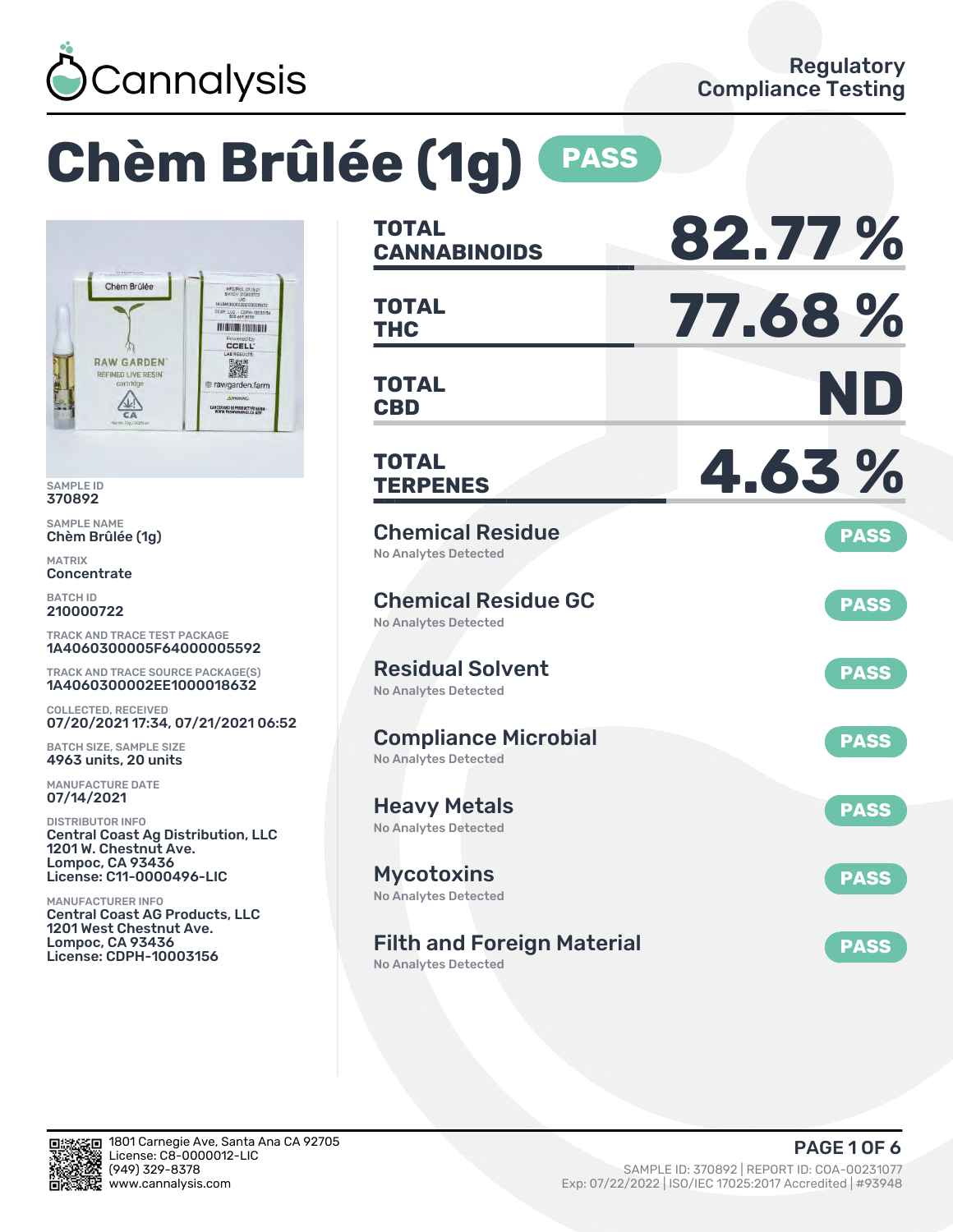

## CANNABINOID ANALYSIS

Total THC,CBD value(s) have been decarboxylated.

| TOTAL THC:          | 776.8 mg/g (77.68 %), 776.8 mg per package |
|---------------------|--------------------------------------------|
| TOTAL CBD:          | ND.                                        |
| TOTAL CANNABINOIDS: | 827.7 mg/g (82.77 %)                       |

UNIT OF MEASUREMENT: Milligrams per Gram(mg/g)

| <b>RESULT</b>        | LOD    | <b>LLOO</b> |                  |                | <b>LOD</b>                                                                   | <b>LLOO</b> |
|----------------------|--------|-------------|------------------|----------------|------------------------------------------------------------------------------|-------------|
| ND                   | 0.2000 | 0.4000      | CBD <sub>v</sub> |                | 0.2000                                                                       | 0.4000      |
| 776.8 mg/g (77.68 %) | 0.2000 | 0.4000      | CBGa             |                | 0.2000                                                                       | 0.4000      |
| ND                   | 0.2000 | 0.4000      | <b>CBG</b>       |                | 0.2000                                                                       | 0.4000      |
| 16.41 mg/g (1.641 %) | 0.2000 | 0.4000      | <b>CBN</b>       |                | 0.2000                                                                       | 0.4000      |
| ND                   | 0.2000 | 0.4000      | CBC              | ND             | 0.2000                                                                       | 0.4000      |
| <b>ND</b>            | 0.2000 | 0.4000      |                  |                |                                                                              |             |
|                      |        |             |                  | <b>ANALYTE</b> | <b>RESULT</b><br><b>ND</b><br><b>ND</b><br>34.42 mg/g (3.442 %)<br><b>ND</b> |             |

#### ADDITIONAL INFORMATION

| Method:              | SOP-TECH-001 | Sample Prepped: 07/21/2021 12:40  | Sample Approved: 07/22/2021 11:51  |  |
|----------------------|--------------|-----------------------------------|------------------------------------|--|
| Instrument: UPLC-DAD |              | Sample Analyzed: 07/21/2021 14:14 | Prep-Analytical Batch: 31201-25349 |  |



## TERPENE ANALYSIS

| <b>TOTAL TERPENES:</b>      |                                         | 46.32 mg/g (4.632 %) |                 |  |  |  |  |
|-----------------------------|-----------------------------------------|----------------------|-----------------|--|--|--|--|
| <b>UNIT OF MEASUREMENT:</b> | Milligrams per Gram(mg/g)               |                      |                 |  |  |  |  |
| <b>ANALYTE</b>              | <b>RESULT</b>                           | LOD                  | LL <sub>O</sub> |  |  |  |  |
| 3-Carene                    | <b>ND</b>                               | 1.000                | 2.50            |  |  |  |  |
| Alpha cedrene               | <b>ND</b>                               | 1.000                | 2.50            |  |  |  |  |
| Alpha pinene                | $1.637 \text{ mg/q} (0.1637 \text{ %})$ | 0.1000               | 1.000           |  |  |  |  |
| Alpha terpineol             | 0.8170 mg/g (0.0817 %)                  | 0.3260               | 0.65            |  |  |  |  |
| Beta myrcene                | 10.16 mg/g (1.016 %)                    | 0.5000               | 1.000           |  |  |  |  |
| Borneol                     | <b>ND</b>                               | 1.000                | 2.50            |  |  |  |  |
| Camphor                     | <b>ND</b>                               | 0.1000               | 0.50            |  |  |  |  |
| Cedrol                      | <b>ND</b>                               | 0.5000               | 1.000           |  |  |  |  |
| Cis nerolidol               | <b>ND</b>                               | 2.500                | 5.00            |  |  |  |  |
| Fenchol                     | 1.531 mg/g $(0.1531\%)$                 | 0.5000               | 1.000           |  |  |  |  |
| Gamma terpinene             | <b>ND</b>                               | 0.1000               | 0.50            |  |  |  |  |
| Geranyl acetate             | <b>ND</b>                               | 0.1000               | 0.50            |  |  |  |  |
| Isoborneol                  | <b>ND</b>                               | 0.5000               | 1.000           |  |  |  |  |
| Limonene                    | 16.40 mg/g (1.640 %)                    | 0.5000               | 2.50            |  |  |  |  |
| Menthol                     | <b>ND</b>                               | 1.000                | 2.50            |  |  |  |  |
| Ocimene <sub>2</sub>        | <b>ND</b>                               | 0.3450               | 1.725           |  |  |  |  |
| P-mentha-1.5-diene ND       |                                         | 0.5000               | 1.000           |  |  |  |  |
| Sabinene                    | <b>ND</b>                               | 0.5000               | 1.000           |  |  |  |  |
| Trans beta farnesene ND     |                                         | 2.500                | 5.00            |  |  |  |  |
| Trans nerolidol             | <b>ND</b>                               | 0.5000               | 2.50            |  |  |  |  |
|                             |                                         |                      |                 |  |  |  |  |

| <b>ANALYTE</b>          | <b>RESULT</b>                           | <b>LOD</b> | <b>LLOQ</b> | <b>ANALYTE</b>      | <b>RESULT</b>                                       | <b>LOD</b> | <b>LLOQ</b> |
|-------------------------|-----------------------------------------|------------|-------------|---------------------|-----------------------------------------------------|------------|-------------|
| 3-Carene                | <b>ND</b>                               | 1.000      | 2.500       | Alpha bisabolol     | <lloq< td=""><td>0.1000</td><td>0.5000</td></lloq<> | 0.1000     | 0.5000      |
| Alpha cedrene           | <b>ND</b>                               | 1.000      | 2.500       | Alpha humulene      | 1.479 mg/g (0.1479 %)                               | 0.5000     | 1.000       |
| Alpha pinene            | $1.637 \text{ mg/q} (0.1637 \text{ %})$ | 0.1000     | 1.000       | Alpha terpinene     | <b>ND</b>                                           | 0.5000     | 1.000       |
| Alpha terpineol         | $0.8170$ mg/g $(0.0817%)$               | 0.3260     | 0.6520      | Beta caryophyllene  | 6.959 mg/g $(0.6959\%)$                             | 0.5000     | 1.000       |
| Beta myrcene            | 10.16 mg/g (1.016 %)                    | 0.5000     | 1.000       | Beta pinene         | 2.312 mg/g $(0.2312 \%)$                            | 0.6070     | 1.214       |
| Borneol                 | <b>ND</b>                               | 1.000      | 2.500       | Camphene            | <b>ND</b>                                           | 0.5000     | 1.000       |
| Camphor                 | ND                                      | 0.1000     | 0.5000      | Caryophyllene oxide | <b>ND</b>                                           | 0.5000     | 2.500       |
| Cedrol                  | <b>ND</b>                               | 0.5000     | 1.000       | Cis geraniol        | <b>ND</b>                                           | 1.000      | 2.500       |
| Cis nerolidol           | <b>ND</b>                               | 2.500      | 5.000       | Eucalyptol          | <b>ND</b>                                           | 0.1000     | 0.5000      |
| Fenchol                 | 1.531 mg/g $(0.1531\%)$                 | 0.5000     | 1.000       | Fenchone            | <ll0q< td=""><td>0.1000</td><td>0.5000</td></ll0q<> | 0.1000     | 0.5000      |
| Gamma terpinene         | <b>ND</b>                               | 0.1000     | 0.5000      | Gamma terpineol     | <b>ND</b>                                           | 0.2090     | 0.5230      |
| Geranyl acetate         | <b>ND</b>                               | 0.1000     | 0.5000      | Guaiol              | <b>ND</b>                                           | 2.500      | 5.000       |
| Isoborneol              | <b>ND</b>                               | 0.5000     | 1.000       | Isopulegol          | <b>ND</b>                                           | 2.500      | 5.000       |
| Limonene                | 16.40 mg/g (1.640 %)                    | 0.5000     | 2.500       | Linalool            | 3.325 mg/g (0.3325 %)                               | 0.5000     | 1.000       |
| Menthol                 | <b>ND</b>                               | 1.000      | 2.500       | Ocimene 1           | <b>ND</b>                                           | 0.1550     | 0.3100      |
| Ocimene 2               | <b>ND</b>                               | 0.3450     | 1.725       | P-cymene            | <b>ND</b>                                           | 0.5230     | 1.045       |
| P-mentha-1,5-diene ND   |                                         | 0.5000     | 1.000       | Pulegone            | <b>ND</b>                                           | 0.1000     | 0.5000      |
| Sabinene                | <b>ND</b>                               | 0.5000     | 1.000       | Terpinolene         | 1.701 mg/g $(0.1701\%)$                             | 0.1000     | 0.5000      |
| Trans beta farnesene ND |                                         | 2.500      | 5.000       | Trans geraniol      | <b>ND</b>                                           | 0.5000     | 2.500       |
| Trans nerolidol         | <b>ND</b>                               | 0.5000     | 2.500       | Valencene           | <b>ND</b>                                           | 0.5000     | 1.000       |
|                         |                                         |            |             |                     |                                                     |            |             |

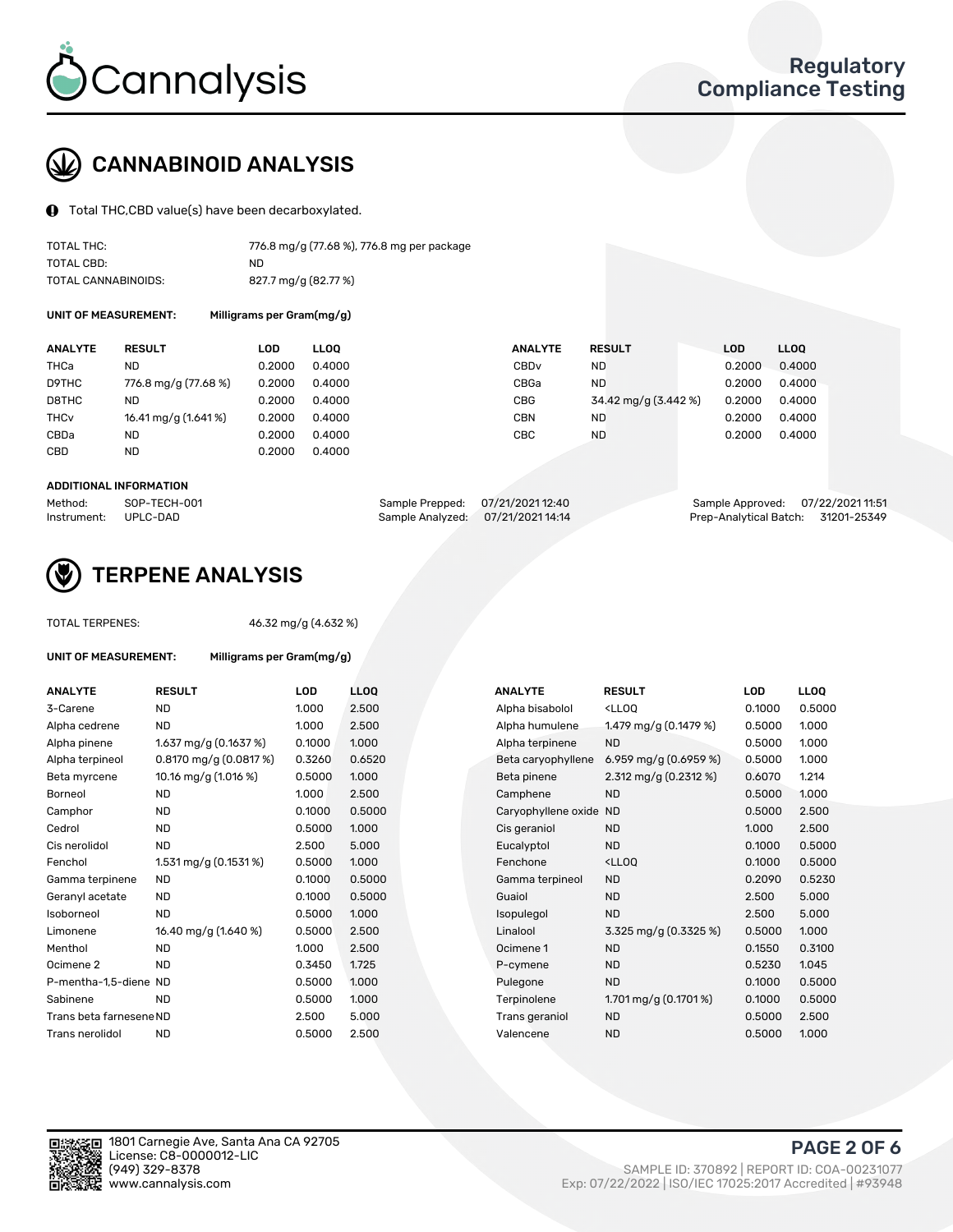

## Regulatory Compliance Testing

#### ADDITIONAL INFORMATION

Method: SOP-TECH-027 Sample Prepped: 07/21/2021 15:00 Sample Approved: 07/22/2021 13:38 Prep-Analytical Batch: 31195-25352



CHEMICAL RESIDUE ANALYSIS PASS

UNIT OF MEASUREMENT: Micrograms per Gram(ug/g)

| <b>ANALYTE</b>    | <b>RESULT</b> | LOD    | LLOQ   | <b>ACTION LEVEL</b> |      | <b>ANALYTE</b>      | <b>RESULT</b> | <b>LOD</b> | <b>LLOQ</b> | <b>ACTION LEVEL</b> |      |
|-------------------|---------------|--------|--------|---------------------|------|---------------------|---------------|------------|-------------|---------------------|------|
| Abamectin         | <b>ND</b>     | 0.0200 | 0.0400 | 0.1000              | Pass | Acephate            | <b>ND</b>     | 0.0200     | 0.0400      | 0.1000              | Pass |
| Acequinocyl       | <b>ND</b>     | 0.0200 | 0.0400 | 0.1000              | Pass | Acetamiprid         | <b>ND</b>     | 0.0200     | 0.0400      | 0.1000              | Pass |
| Aldicarb          | <b>ND</b>     | 0.0200 | 0.0400 | 0.0                 | Pass | Azoxystrobin        | <b>ND</b>     | 0.0200     | 0.0400      | 0.1000              | Pass |
| Bifenazate        | <b>ND</b>     | 0.0200 | 0.0400 | 0.1000              | Pass | <b>Bifenthrin</b>   | <b>ND</b>     | 0.0200     | 0.0400      | 3.000               | Pass |
| <b>Boscalid</b>   | <b>ND</b>     | 0.0200 | 0.0400 | 0.1000              | Pass | Carbarvl            | <b>ND</b>     | 0.0200     | 0.0400      | 0.5000              | Pass |
| Carbofuran        | <b>ND</b>     | 0.0200 | 0.0400 | 0.0                 | Pass | Chlorantraniliprole | <b>ND</b>     | 0.0200     | 0.0400      | 10.00               | Pass |
| Clofentezine      | <b>ND</b>     | 0.0200 | 0.0400 | 0.1000              | Pass | Coumaphos           | <b>ND</b>     | 0.0200     | 0.0400      | 0.0                 | Pass |
| Cyfluthrin        | <b>ND</b>     | 0.4000 | 1.000  | 2.000               | Pass | Cypermethrin        | <b>ND</b>     | 0.4000     | 1.000       | 1.000               | Pass |
| Daminozide        | <b>ND</b>     | 0.0200 | 0.0400 | 0.0                 | Pass | Diazinon            | <b>ND</b>     | 0.0200     | 0.0400      | 0.1000              | Pass |
| <b>Dichlorvos</b> | <b>ND</b>     | 0.0200 | 0.0400 | 0.0                 | Pass | Dimethoate          | <b>ND</b>     | 0.0200     | 0.0400      | 0.0                 | Pass |
| Dimethomorph      | <b>ND</b>     | 0.0200 | 0.0400 | 2.000               | Pass | <b>Ethoprophos</b>  | <b>ND</b>     | 0.0200     | 0.0400      | 0.0                 | Pass |
| Etofenprox        | <b>ND</b>     | 0.0200 | 0.0400 | 0.0                 | Pass | Etoxazole           | <b>ND</b>     | 0.0200     | 0.0400      | 0.1000              | Pass |
| Fenhexamid        | <b>ND</b>     | 0.0200 | 0.0400 | 0.1000              | Pass | Fenoxycarb          | <b>ND</b>     | 0.0200     | 0.0400      | 0.0                 | Pass |
| Fenpyroximate     | <b>ND</b>     | 0.0200 | 0.0400 | 0.1000              | Pass | Fipronil            | <b>ND</b>     | 0.0400     | 0.1000      | 0.0                 | Pass |
| Flonicamid        | <b>ND</b>     | 0.0200 | 0.0400 | 0.1000              | Pass | Fludioxonil         | <b>ND</b>     | 0.0200     | 0.0400      | 0.1000              | Pass |
| Hexythiazox       | <b>ND</b>     | 0.0200 | 0.0400 | 0.1000              | Pass | Imazalil            | <b>ND</b>     | 0.0200     | 0.0400      | 0.0                 | Pass |
| Imidacloprid      | <b>ND</b>     | 0.0200 | 0.0400 | 5.000               | Pass | Kresoxim methyl     | <b>ND</b>     | 0.0200     | 0.0400      | 0.1000              | Pass |
| Malathion         | <b>ND</b>     | 0.0200 | 0.0400 | 0.5000              | Pass | Metalaxyl           | <b>ND</b>     | 0.0200     | 0.0400      | 2.000               | Pass |
| Methiocarb        | <b>ND</b>     | 0.0200 | 0.0400 | 0.0                 | Pass | Methomyl            | <b>ND</b>     | 0.0200     | 0.0400      | 1.000               | Pass |
| Mevinphos         | <b>ND</b>     | 0.0200 | 0.0400 | 0.0                 | Pass | Myclobutanil        | <b>ND</b>     | 0.0200     | 0.0400      | 0.1000              | Pass |
| Naled             | <b>ND</b>     | 0.0200 | 0.0400 | 0.1000              | Pass | Oxamyl              | <b>ND</b>     | 0.0200     | 0.0400      | 0.5000              | Pass |
| Paclobutrazol     | <b>ND</b>     | 0.0200 | 0.0400 | 0.0                 | Pass | Permethrins         | <b>ND</b>     | 0.0400     | 0.1000      | 0.5000              | Pass |
| Phosmet           | <b>ND</b>     | 0.0200 | 0.0400 | 0.1000              | Pass | Piperonyl butoxide  | <b>ND</b>     | 0.0200     | 0.0400      | 3.000               | Pass |
| Prallethrin       | <b>ND</b>     | 0.0200 | 0.0400 | 0.1000              | Pass | Propiconazole       | <b>ND</b>     | 0.0200     | 0.0400      | 0.1000              | Pass |
| Propoxur          | <b>ND</b>     | 0.0200 | 0.0400 | 0.0                 | Pass | Pyrethrins          | <b>ND</b>     | 0.0200     | 0.0400      | 0.5000              | Pass |
| Pyridaben         | <b>ND</b>     | 0.0200 | 0.0400 | 0.1000              | Pass | Spinetoram          | <b>ND</b>     | 0.0200     | 0.0400      | 0.1000              | Pass |
| Spinosad          | <b>ND</b>     | 0.0300 | 0.0700 | 0.1000              | Pass | Spiromesifen        | <b>ND</b>     | 0.0200     | 0.0400      | 0.1000              | Pass |
| Spirotetramat     | <b>ND</b>     | 0.0200 | 0.0400 | 0.1000              | Pass | Spiroxamine         | <b>ND</b>     | 0.0200     | 0.0400      | 0.0                 | Pass |
| Tebuconazole      | <b>ND</b>     | 0.0200 | 0.0400 | 0.1000              | Pass | Thiacloprid         | <b>ND</b>     | 0.0200     | 0.0400      | 0.0                 | Pass |
| Thiamethoxam      | <b>ND</b>     | 0.0200 | 0.0400 | 5.000               | Pass | Trifloxystrobin     | <b>ND</b>     | 0.0200     | 0.0400      | 0.1000              | Pass |
|                   |               |        |        |                     |      |                     |               |            |             |                     |      |

### ADDITIONAL INFORMATION

Method: SOP-TECH-002 Sample Prepped: 07/21/2021 14:01<br>Instrument: LC-MS/MS Sample Analyzed: 07/21/2021 15:10 Prep-Analytical Batch: 31202-25351 Prep-Analytical Batch: 31202-25351

PAGE 3 OF 6

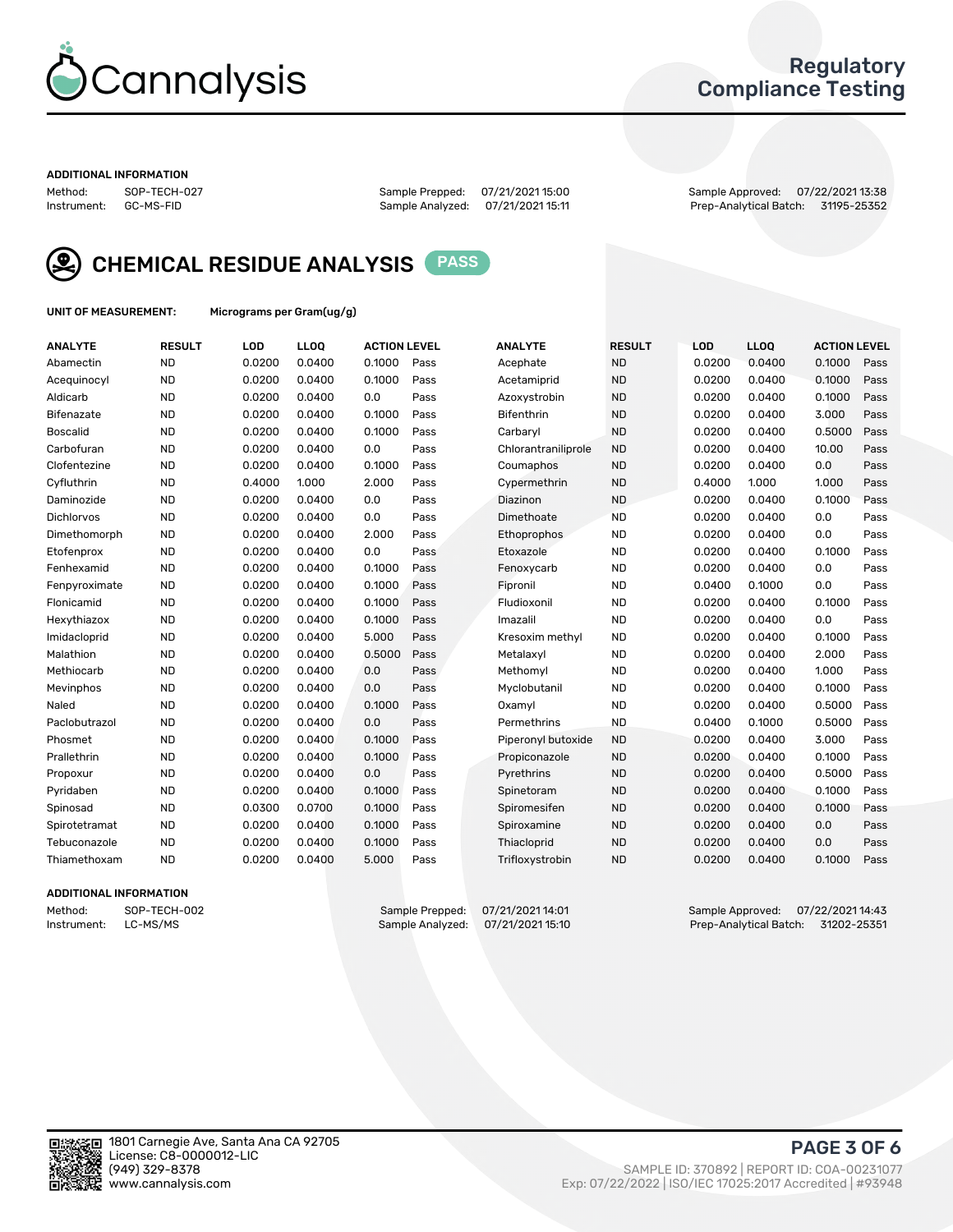

## CHEMICAL RESIDUE GC ANALYSIS PASS

| UNIT OF MEASUREMENT: |                 |     | Micrograms per Gram(ug/g) |  |
|----------------------|-----------------|-----|---------------------------|--|
| ANAI VTE             | <b>DECIII</b> T | ה ה | 11 O O                    |  |

| <b>ANALYTE</b>         | <b>RESULT</b>            | LOD    | <b>LLOO</b> | <b>ACTION LEVEL</b> |                                     | <b>ANALYTE</b>                       | <b>RESULT</b> | LOD    | <b>LLOO</b>                                | <b>ACTION LEVEL</b>             |      |
|------------------------|--------------------------|--------|-------------|---------------------|-------------------------------------|--------------------------------------|---------------|--------|--------------------------------------------|---------------------------------|------|
| Captan                 | ND                       | 0.1000 | 0.2000      | 0.7000              | Pass                                | Chlordane                            | <b>ND</b>     | 0.0109 | 0.0136                                     | 0.0                             | Pass |
| Methyl parathion       | <b>ND</b>                | 0.0400 | 0.1000      | 0.0                 | Pass                                | <b>PCNB</b>                          | <b>ND</b>     | 0.0200 | 0.0400                                     | 0.1000                          | Pass |
| Chlorfenapyr           | <b>ND</b>                | 0.0800 | 0.1000      | 0.0                 | Pass                                | Chlorpyrifos                         | <b>ND</b>     | 0.0800 | 0.1000                                     | 0.0                             | Pass |
|                        |                          |        |             |                     |                                     |                                      |               |        |                                            |                                 |      |
| ADDITIONAL INFORMATION |                          |        |             |                     |                                     |                                      |               |        |                                            |                                 |      |
| Method:<br>Instrument: | SOP-TECH-010<br>GC-MS/MS |        |             |                     | Sample Prepped:<br>Sample Analyzed: | 07/21/2021 14:01<br>07/21/2021 15:13 |               |        | Sample Approved:<br>Prep-Analytical Batch: | 07/22/2021 16:13<br>31203-25354 |      |

## RESIDUAL SOLVENT ANALYSIS PASS

UNIT OF MEASUREMENT: Micrograms per Gram(ug/g)

| <b>ANALYTE</b>       | <b>RESULT</b> | <b>LOD</b> | <b>LLOO</b> | <b>ACTION LEVEL</b> |      | <b>ANALYTE</b>           | <b>RESULT</b> | <b>LOD</b> | <b>LLOO</b> | <b>ACTION LEVEL</b> |      |
|----------------------|---------------|------------|-------------|---------------------|------|--------------------------|---------------|------------|-------------|---------------------|------|
| Acetone              | <b>ND</b>     | 50.00      | 100.0       | 5000                | Pass | Acetonitrile             | <b>ND</b>     | 50.00      | 100.0       | 410.0               | Pass |
| Benzene              | <b>ND</b>     | 0.5000     | 1.000       | 1.000               | Pass | <b>Butane</b>            | <b>ND</b>     | 50.00      | 100.0       | 5000                | Pass |
| Chloroform           | <b>ND</b>     | 0.5000     | 1.000       | 1.000               | Pass | Ethanol                  | <b>ND</b>     | 50.00      | 100.0       | 5000                | Pass |
| <b>Ethyl Acetate</b> | <b>ND</b>     | 50.00      | 100.0       | 5000                | Pass | <b>Ethyl Ether</b>       | <b>ND</b>     | 50.00      | 100.0       | 5000                | Pass |
| Ethylene oxide       | <b>ND</b>     | 0.5000     | 1.000       | 1.000               | Pass | Heptane                  | <b>ND</b>     | 50.00      | 100.0       | 5000                | Pass |
| Hexane               | <b>ND</b>     | 50.00      | 100.0       | 290.0               | Pass | <b>Isopropyl Alcohol</b> | <b>ND</b>     | 50.00      | 100.0       | 5000                | Pass |
| Methanol             | <b>ND</b>     | 50.00      | 100.0       | 3000                | Pass | Methylene chloride       | <b>ND</b>     | 0.5000     | 1.000       | 1.000               | Pass |
| Pentane              | <b>ND</b>     | 50.00      | 100.0       | 5000                | Pass | Propane                  | <b>ND</b>     | 50.00      | 200.0       | 5000                | Pass |
| Toluene              | <b>ND</b>     | 50.00      | 100.0       | 890.0               | Pass | Xylenes                  | <b>ND</b>     | 50.08      | 100.0       | 2170                | Pass |
| Trichloroethylene    | <b>ND</b>     | 0.5000     | 1.000       | 1.000               | Pass | 1.2-Dichloroethane       | <b>ND</b>     | 0.5000     | 1.000       | 1.000               | Pass |

#### ADDITIONAL INFORMATION

Method: SOP-TECH-021 Sample Prepped: 07/21/2021 15:01 Sample Approved: 07/22/2021 15:28<br>Instrument: HS-GC-MS/FID Sample Analyzed: 07/21/2021 15:11 Prep-Analytical Batch: 31207-25353 Prep-Analytical Batch: 31207-25353



UNIT OF MEASUREMENT: Cycle Threshold (Ct)

| <b>ANALYTE</b> | <b>RESULT</b>              | LOD   | <b>LLOO</b> | <b>ACTION LEVEL</b> |                 | <b>ANALYTE</b>   | <b>RESULT</b> | LOD   | <b>LLOO</b>      |                  | <b>ACTION LEVEL</b> |
|----------------|----------------------------|-------|-------------|---------------------|-----------------|------------------|---------------|-------|------------------|------------------|---------------------|
| A.fumigatus    | <b>ND</b>                  | 33.00 | 0.0         | 0.0                 | Pass            | A. flavus        | <b>ND</b>     | 33.00 | 0.0              | 0.0              | Pass                |
| A. niger       | <b>ND</b>                  | 33.00 | 0.0         | 0.0                 | Pass            | A. terreus       | <b>ND</b>     | 33.00 | 0.0              | 0.0              | Pass                |
| <b>STEC</b>    | <b>ND</b>                  | 33.00 | 0.0         | 0.0                 | Pass            | Salmonella spp   | <b>ND</b>     | 33.00 | 0.0              | 0.0              | Pass                |
|                | ADDITIONAL INFORMATION     |       |             |                     |                 |                  |               |       |                  |                  |                     |
| Method:        | SOP-TECH-016, SOP-TECH-022 |       |             |                     | Sample Prepped: | 07/22/2021 07:40 |               |       | Sample Approved: | 07/22/2021 13:59 |                     |

Instrument: qPCR Sample Analyzed: 07/22/2021 07:54 Prep-Analytical Batch: 31215-25373

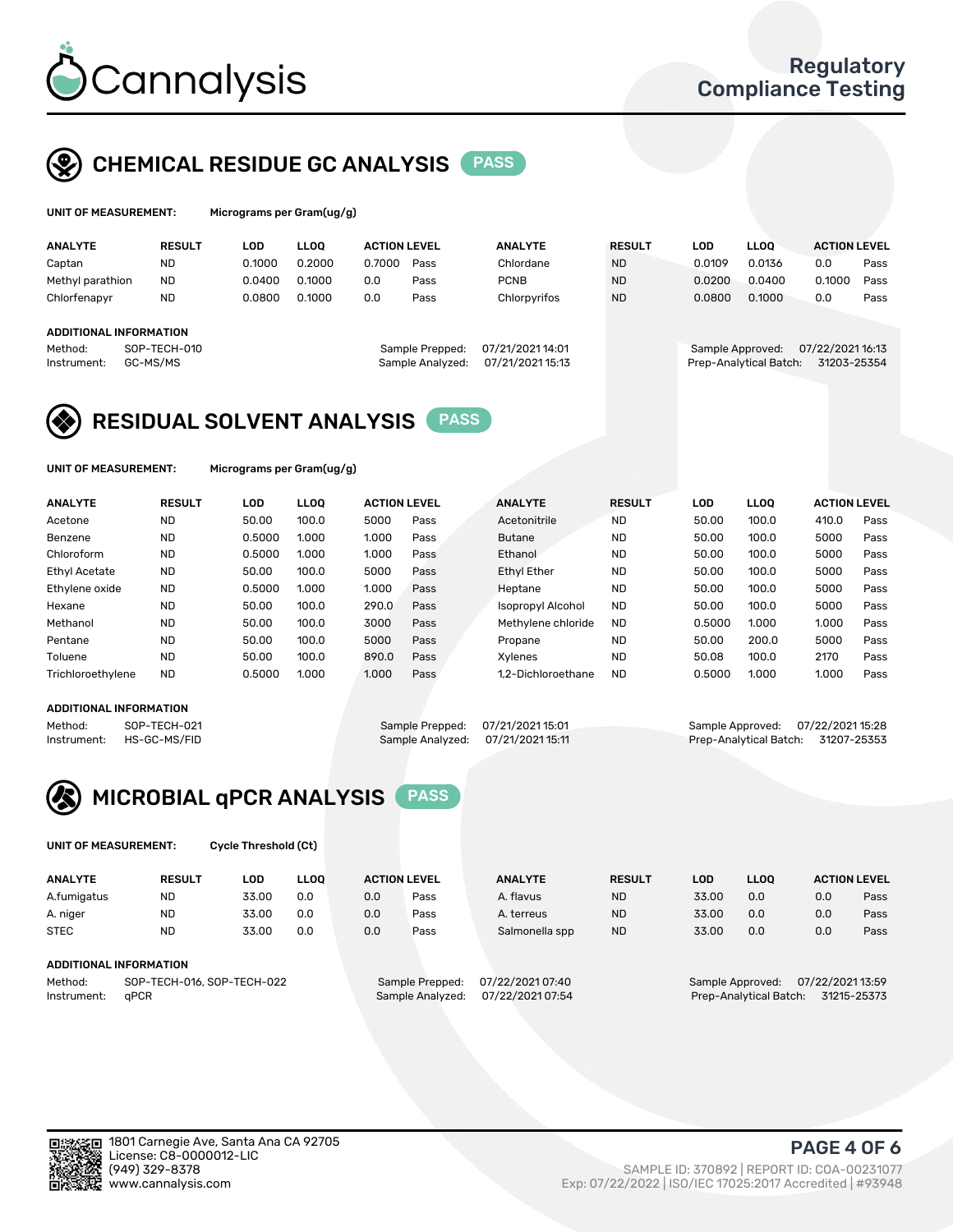



| UNIT OF MEASUREMENT: |               | Micrograms per Gram(ug/g) |             |                     |      |                |               |        |             |                     |      |
|----------------------|---------------|---------------------------|-------------|---------------------|------|----------------|---------------|--------|-------------|---------------------|------|
| <b>ANALYTE</b>       | <b>RESULT</b> | LOD                       | <b>LLOO</b> | <b>ACTION LEVEL</b> |      | <b>ANALYTE</b> | <b>RESULT</b> | LOD    | <b>LLOO</b> | <b>ACTION LEVEL</b> |      |
| Arsenic              | <b>ND</b>     | 0.0120                    | 0.1000      | 0.2000              | Pass | Cadmium        | <b>ND</b>     | 0.0072 | 0.0500      | 0.2000              | Pass |
| Lead                 | <b>ND</b>     | 0.0068                    | 0.0500      | 0.5000              | Pass | Mercury        | <b>ND</b>     | 0.0060 | 0.0500      | 0.1000              | Pass |

#### ADDITIONAL INFORMATION

Method: SOP-TECH-013 Sample Prepped: 07/21/2021 17:18 Sample Approved: 07/22/2021 12:41 Instrument: ICP-MS **Sample Analyzed: 07/21/2021 18:34** 



Micrograms per Kilogram(ug/kg)

| <b>ANALYTE</b>   | <b>RESULT</b> | LOD   | <b>LLOO</b> | <b>ACTION LEVEL</b> |      | <b>ANALYTE</b> | <b>RESULT</b> | <b>LOD</b> | <b>LLOO</b> |       | <b>ACTION LEVEL</b> |
|------------------|---------------|-------|-------------|---------------------|------|----------------|---------------|------------|-------------|-------|---------------------|
| Aflatoxin B1     | <b>ND</b>     | 1.000 | 2.000       |                     | N/A  | Aflatoxin B2   | <b>ND</b>     | 2.000      | 5.000       |       | N/A                 |
| Aflatoxin G1     | <b>ND</b>     | 2.000 | 5.000       |                     | N/A  | Aflatoxin G2   | <b>ND</b>     | 2.000      | 5.000       |       | N/A                 |
| Total Aflatoxins | <b>ND</b>     | 10.00 | 14.00       | 20.00               | Pass | Ochratoxin A   | <b>ND</b>     | 1.000      | 2.000       | 20.00 | Pass                |
|                  |               |       |             |                     |      |                |               |            |             |       |                     |

#### ADDITIONAL INFORMATION

Method: SOP-TECH-020 Sample Prepped: 07/21/2021 16:03 Sample Approved: 07/22/2021 14:08 Instrument: LC-MS/MS Sample Analyzed: 07/21/2021 16:46 Prep-Analytical Batch: 31210-25360

# FILTH & FOREIGN MATERIAL ANALYSIS PASS

UNIT OF MEASUREMENT: Filth and Foreign Matter (%, #/3g)

| <b>ANALYTE</b>         | <b>RESULT</b>                     | LOD. | <b>LLOO</b> | <b>ACTION LEVEL</b> |                                     | <b>ANALYTE</b>                       | <b>RESULT</b> | LOD | <b>LLOO</b>                                | <b>ACTION LEVEL</b>             |      |
|------------------------|-----------------------------------|------|-------------|---------------------|-------------------------------------|--------------------------------------|---------------|-----|--------------------------------------------|---------------------------------|------|
| IF RH ME               | <b>ND</b>                         | 0.0  | 0.0         | 1.000               | Pass                                | <b>IFM</b>                           | <b>ND</b>     | 0.0 | 0.0                                        | 25.00                           | Pass |
| Mold                   | <b>ND</b>                         | 0.0  | 0.0         | 25.00               | Pass                                | <b>SSCD</b>                          | <b>ND</b>     | 0.0 | 0.0                                        | 25.00                           | Pass |
| ADDITIONAL INFORMATION |                                   |      |             |                     |                                     |                                      |               |     |                                            |                                 |      |
| Method:<br>Instrument: | SOP-TECH-009<br>Visual Inspection |      |             |                     | Sample Prepped:<br>Sample Analyzed: | 07/21/2021 14:23<br>07/21/2021 14:24 |               |     | Sample Approved:<br>Prep-Analytical Batch: | 07/21/2021 14:27<br>31206-25350 |      |